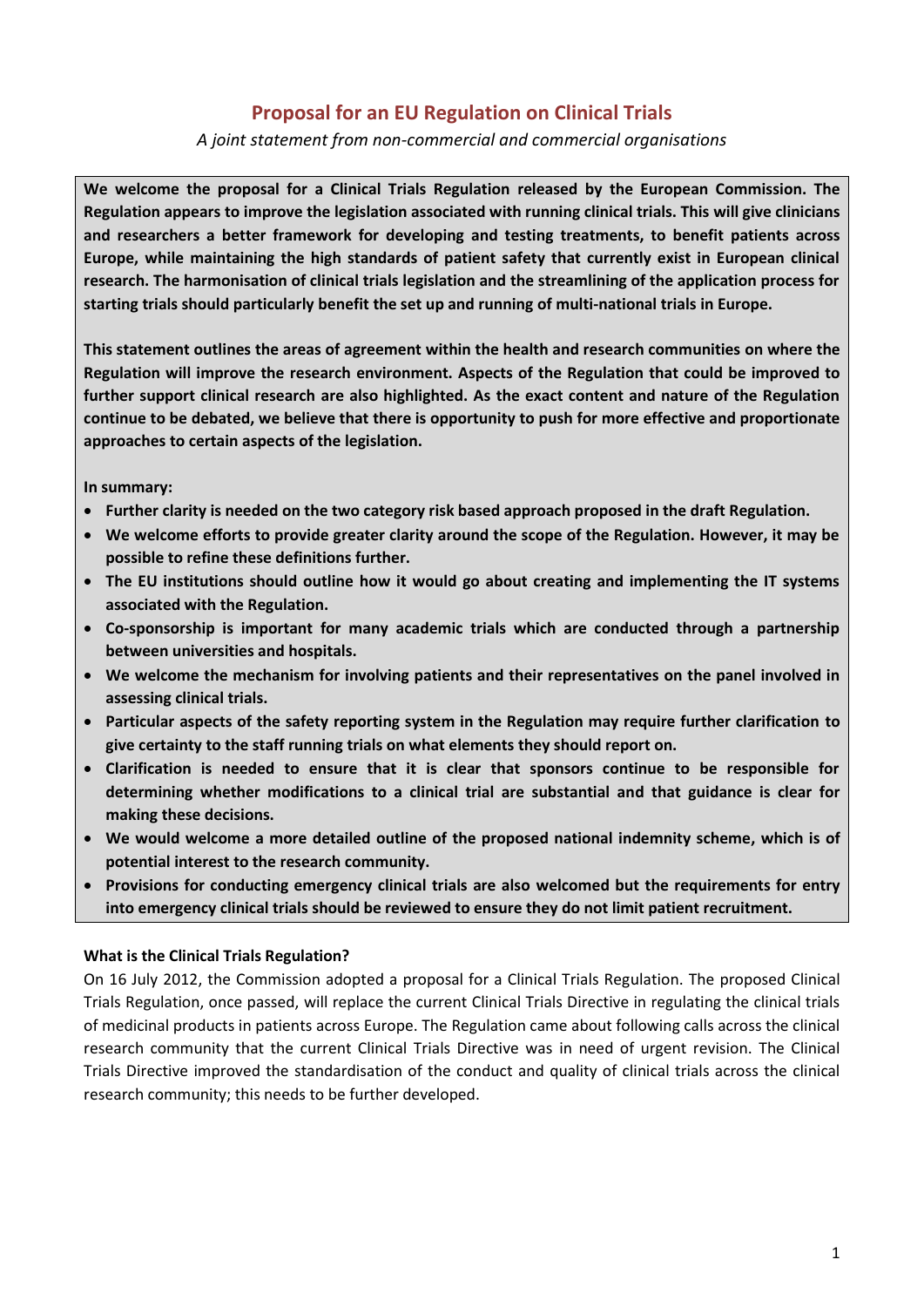However, key criticisms of the current Directive that still need to be addressed include:

- 1. Divergent application, largely due to inconsistent interpretation of the Directive across different Member States, has made it increasingly difficult to undertake multi-national clinical trials.
- 2. The Directive has led to a greater administrative burden (with associated costs and delays) for clinical trials. The assessment undertaken by the Impact on Clinical Research of European Legislation (ICREL)<sup>1</sup> found that non-commercial sponsors required an increase from 1.5 to 2.8 full-time equivalent staff to manage administrative tasks associated with a Clinical Trial Authorisation, and that there was an increase in time between finalisation of protocol and first patient recruited from 144 to 178 days.
- 3. The 'one size fits all' regulatory requirements mean that low-risk trials on well-understood drugs are regulated in the same way as trials of completely new drugs, where the risks are unknown. This has increased the difficulties in conducting low-risk clinical trials.

The Regulation addresses key criticisms of the Directive, along with other problems raised by the community including requests for more detailed guidance, simplified monitoring requirements and clarity on sponsorship issues. As a Regulation that will apply directly in Member States, it will harmonise the legislation for conducting clinical trials across Europe. This will resolve a central issue with the existing Clinical Trials Directive that has led to divergent systems for regulating clinical research across Europe, making running trials across Member States problematic. It is important that the Regulation is accurately translated into the languages of Member States to ensure that harmonisation is achieved and the legislation is not misinterpreted.

## Scope of the Regulation

Introducing the concept of a low-interventional trial is an important step to adopting a risk based approach in clinical trials legislation. Clinical trials can use a wide range of medicines from those that are being tested in people for the first time to those which have already been used in established clinical practice for many years. A risk proportionate approach would recognise that the requirements associated with the application and monitoring processes of a trial can be reduced for medicines with well-known safety profiles without compromising the safety of participants.

The Regulation also introduces proportionate approaches to trial management into legislation, for example the frequency of on-site monitoring and the level of independent monitoring of data and safety. These measures should enable sponsors to adapt their risk management plans for clinical trials.

Uncertainty remains over the extent to which the proposed Regulation will adapt the requirements for trials of marketed products used for a new purpose, which are not included in the low-interventional trial category. **Further clarity is needed on the two category risk based approach proposed in the draft Regulation.** It also needs to be established whether there is sufficient flexibility to apply greater risk differentiation in within the Regulation.

We welcome efforts to provide greater clarity around the scope of the Regulation. However**, it may be possible to refine these definitions further**, for example to avoid confusion around the new concept of 'clinical studies' so that the scope of the Regulation is clear.

## Application procedure for conducting clinical trials

1

The Regulation's introduction of a single application portal with a single application dossier is particularly attractive to streamlining and harmonising the application process for clinical trials.

<sup>&</sup>lt;sup>1</sup> [http://www.efgcp.be/downloads/icrel\\_docs/Final\\_report\\_ICREL.pdf](http://www.efgcp.be/downloads/icrel_docs/Final_report_ICREL.pdf)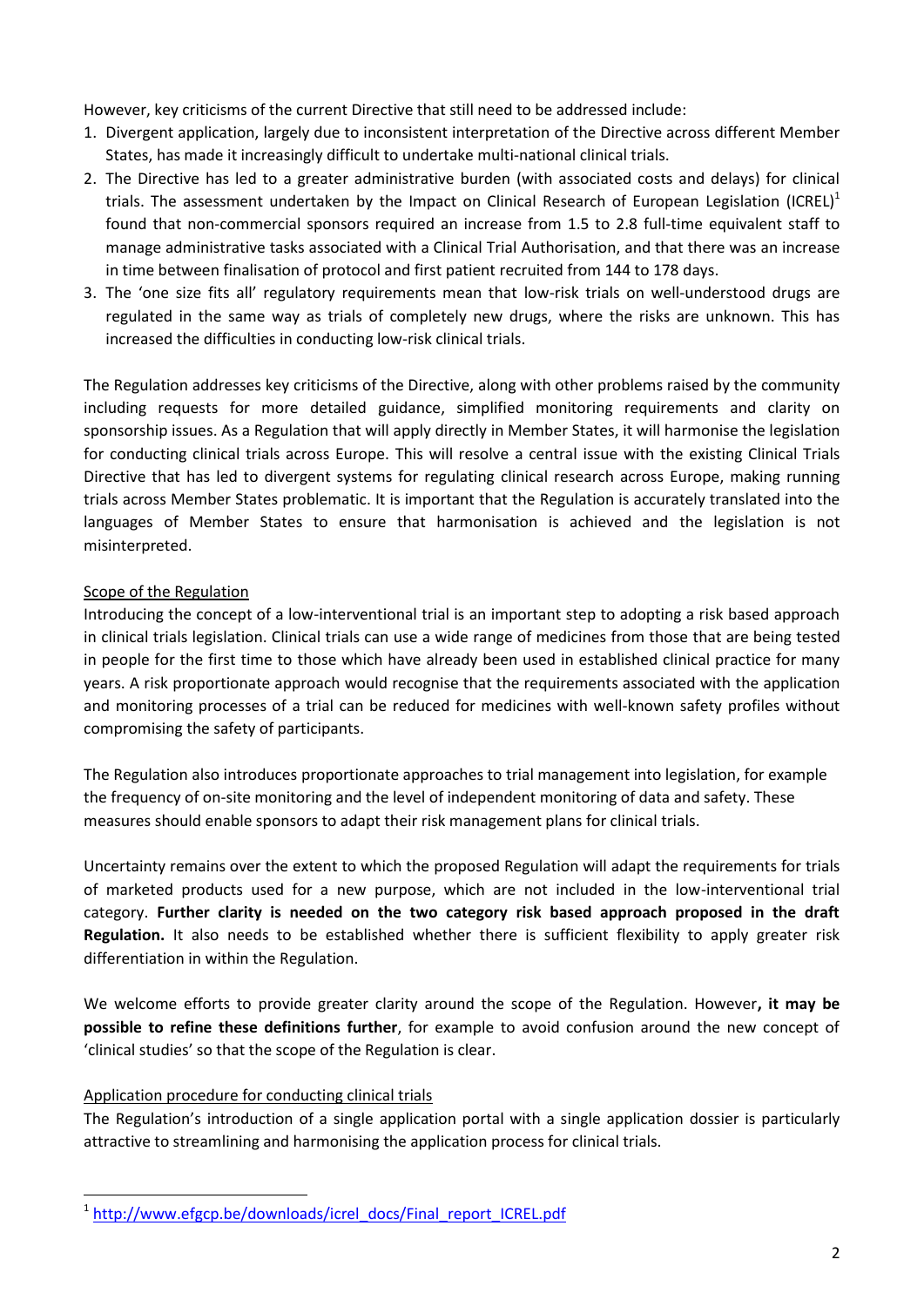Measures proposed in the Regulation should reduce the time it takes for multiple Member States to approve multinational clinical trials. Efficient operation of the IT systems associated with a single European portal will be crucial to the success of all of the measures set out in the Regulation. **The EU institutions should outline to the community how it will go about creating and implementing the IT systems associated with the Regulation.**

Ambitious timelines have been set by the proposed Regulation for both Member States to gain ethical and regulatory approval and also for Sponsors to respond to regulatory queries. We welcome the efforts to speed up the assessment process although certain sponsors may not be able to meet them due to lack of resources**.**

The health and research community welcomes the formal introduction of the concept of co-sponsorship for clinical trials. Co-sponsorship is important to non-commercial organisations across Europe as it allows sponsors who could not otherwise run clinical trials to share responsibilities associated with trials. **Cosponsorship is important for many academic trials which are conducted through a partnership between universities and hospitals.** 

The Regulation provides a mechanism for involving patients and their representatives in the panel involved in the assessment of clinical trials. **This is welcomed as an advance in the way that patients and the public are involved in clinical research activities.**

### Operation of clinical trials

The Regulation has sought to address several issues associated with the conduct and operation of clinical trials. We welcome the consolidation of safety reporting legislation and the reduction in reporting for products that are used in their licensed use. There may be scope to go further to reduce the amount of reporting associated with trials which use medicines with established safety profiles. **Particular aspects of the safety reporting system in the Regulation may require further clarification to give certainty to the staff running trials on what elements they should report on.** 

It is important that requirements for notifying the regulator of changes to a trial through substantial modifications are proportionate. The proposals for substantial modifications are not clear about the balance of responsibility between sponsors and regulators in determining whether a modification is 'substantial'. **Clarification is needed to ensure that it is clear that sponsors continue to be responsible for determining whether modifications to a clinical trial are substantial and that guidance is clear for guiding these decisions.**

The introduction of a national indemnity scheme is of potential interest. **We would welcome a more detailed outline of this proposal.**

Provisions for conducting clinical trials in emergency situations are also welcomed as an improvement on some of the key concerns with the previous Directive. However, the requirements in the proposals that clinical trials in emergency situations should not impose more than minimal additional risks or burdens on patients are potentially too broad. **The requirements for entry into clinical trials in emergency situations should be reviewed to ensure they do not inadvertently limit the intention of the provision.**

**A commitment to transparency through the registration of clinical trials is welcomed along with requirements to report when trials reach certain milestones.**

For further information, please contact Daniel Bridge [\(daniel.bridge@cancer.org.uk,](mailto:daniel.bridge@cancer.org.uk) 0203 469 8153).